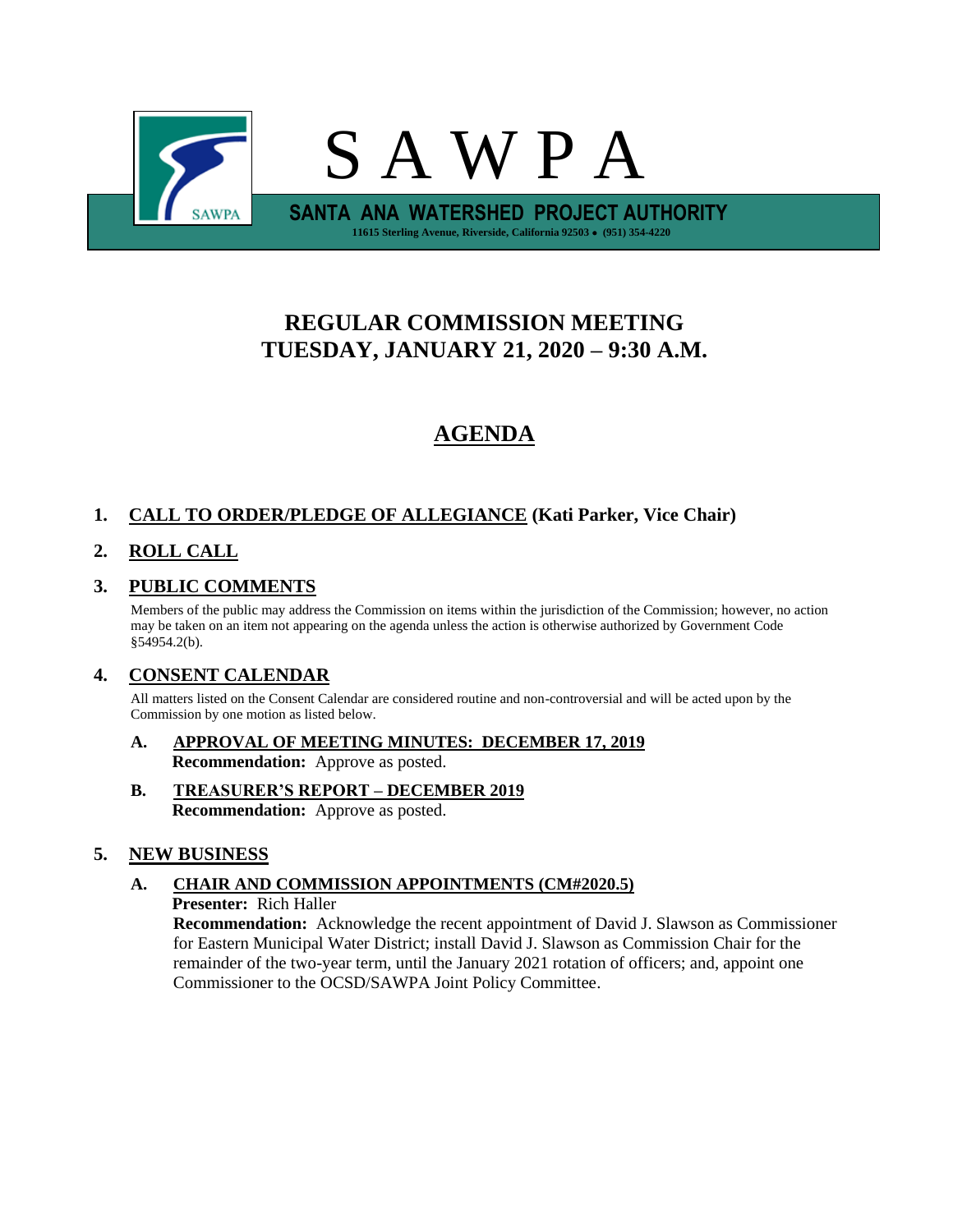#### **B. INTEGRATED REGIONAL WATER MANAGEMENT (IRWM) SUPPORT IN FUTURE 2020 RESOURCES BONDS (CM#2020.3)**

#### **Presenter:** Mark Norton

**Recommendation:** Authorize staff to send the Integrated Regional Water Management (IRWM) 2020 Resources Bond Support Letter to pertinent legislators to indicate funding support for IRWM in all future 2020 resources bonds.

#### **C. AMENDMENT NO. 2 WITH LOCAL GOVERNMENT COMMISSION (LGC) IN THE DISADVANTAGED COMMUNITIES INVOLVEMENT (DCI) PROGRAM | ACTIVITY 15: WATER AGENCY COMMUNITY ENGAGEMENT TRAINING (CM#2020.4)**

#### **Presenter:** Rick Whetsel

**Recommendation:** Authorize the General Manager to execute Amendment No. 2, a time, scope and budget amendment in an amount not to exceed \$99,936 with the Local Government Commission as part of the Disadvantaged Communities Involvement (DCI) Program.

## **D. EMPLOYEE HANDBOOK UPDATE (CM#2020.6)**

**Presenter:** Rich Haller

**Recommendation:** Receive and file an update on the preparation of a draft employee handbook to be brought before the Commission for approval at a future meeting; and provide input on consideration of a 4-10 work schedule.

## **E. COMMISSIONER COMPENSATION (CM#2020.7)**

#### **Presenter:** Rich Haller

**Recommendation:** Regarding Commissioner compensation effective January 2020: (1) Allow the per day of service rate to increase automatically from \$210 to \$220 effective January 2020; or (2) Adopt Resolution No. 2020-01 prohibiting the automatic increase from \$210 to \$220 per day of service rate effective January 2020 and maintaining the current rate of \$210.

# **6. INFORMATIONAL REPORTS**

**Recommendation:** Receive for information.

- **A. INTER-FUND BORROWING – NOVEMBER 2019 (CM#2020.1) Presenter:** Karen Williams
- **B. PERFORMANCE INDICATORS/FINANCIAL REPORTING – NOVEMBER 2019 (CM#2020.2) Presenter:** Karen Williams
- **C. OWOW QUARTERLY STATUS REPORT: OCTOBER 1, 2019 – DECEMBER 31, 2019 Presenter:** Mark Norton
- **D. ROUNDTABLES QUARTERLY STATUS REPORT: OCTOBER 1, 2019 – DECEMBER 31, 2019 Presenter:** Mark Norton
- **E. GENERAL MANAGER REPORT**
- **F. STATE LEGISLATIVE REPORT Presenter:** Rich Haller